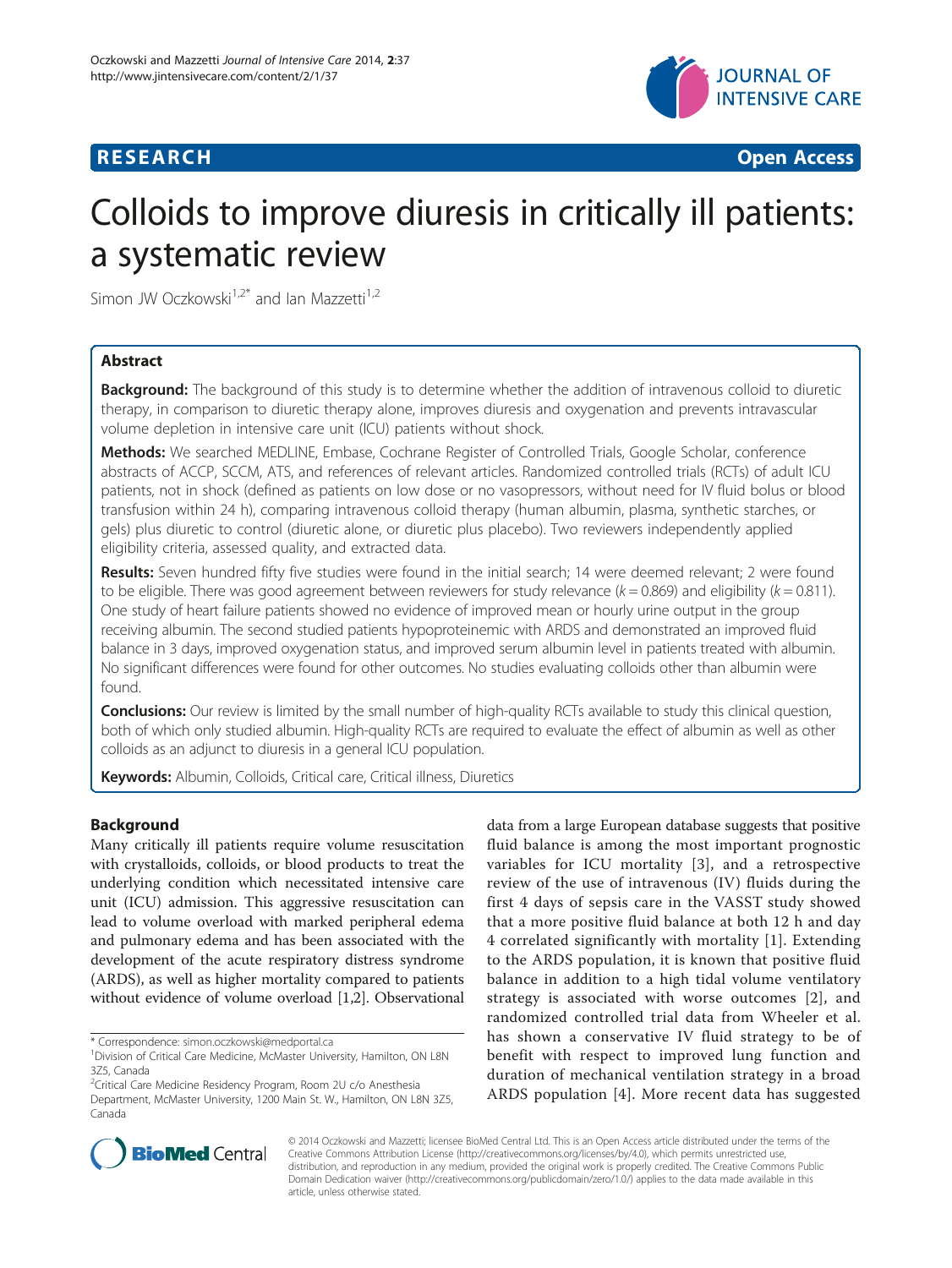that in patients with acute lung injury complicating septic shock, adequate initial fluid resuscitation coupled with conservative late fluid management results in optimal outcomes [\[5](#page-5-0)]. Thus, in ICU patients without shock, maintenance of a euvolemic state and diuresis of excess fluid received during initial resuscitation is potentially of benefit, with loop diuretics such as furosemide being the standard therapy.

For such patients, a strategy of hyperoncotic colloid infusion followed by a diuretic infusion, such as furosemide, makes physiologic sense. Hyperoncotic colloid promotes redistribution of fluid from edematous peripheral tissues into the vascular compartment, where it can then be filtered at the glomerulus and excreted. This strategy has face validity for all edematous critically ill patients, but particularly so for those in whom critical illness and malnutrition have lead to hypoproteinemia. Low serum protein levels can result in lower vascular oncotic pressure and a tendency for fluid to shixft into the interstitial compartment [[6\]](#page-5-0).

Several colloids have the potential to increase colloid osmotic pressure (COP). Albumin has several potential advantages, as a naturally occurring protein whose levels tend to drop in the critically ill due to the effects of circulating inflammatory mediators [[6\]](#page-5-0). Furthermore, furosemide itself is heavily protein-bound, and in hypoproteinemic patients, this results in an increased volume of distribution and lower concentrations of the diuretic in the loop of Henle [[7\]](#page-5-0). The addition of albumin to furosemide has been shown to improve the volume of diuresis in several patient populations, including patients with renal failure [[8](#page-5-0)-[10](#page-5-0)] and cirrhosis [[11](#page-5-0)]. Data from our institution shows that the administration of 100 mL of 25% albumin results in sustained increase in COP of 2.56 mmHg for up to 6 h [[12](#page-5-0)]. Other colloids, notably synthetic hydroxyethyl starches also have the potential to improve COP. In addition to often being less expensive than albumin, they have been shown to have similar effects on COP in critically ill patients, increasing by 1.8 +/−3.1 mmHg for a duration of roughly 4 h [[13](#page-5-0)]. No data about the effects of gelatins or human plasma upon COP could be found.

Thus, in critically ill patients, there is a rationale for studying the addition of colloids, including albumin, synthetic starches, gelatins, or plasma, to standard diuretic therapy in order to improve physiologic endpoints such as volume of diuresis, fluid balance, oxygenation status, as well as clinical outcomes such as ventilator-free days and mortality. However, observational studies have had mixed results [\[14-17](#page-5-0)]. Our goal in this systematic review is therefore to assess the highest quality current evidence in this regard, specifically assessing randomized controlled trials, which are at lower risk of bias compared to observational trials.

# **Methods**

# Eligibility criteria

We included trials with the following characteristics:

- 1) Type of studies: Randomized, controlled parallel group or crossover trials
- 2) Population: Adult patients in the ICU with the characteristics - not in shock (as defined by patients not on vasopressors, or on only low-dose vasopressors; without need for IV fluid bolus or blood product transfusion >24 h), without cirrhosis or the nephrotic syndrome
- 3) Intervention: Intravenous colloid therapy (human albumin, synthetic starches) plus diuretic therapy
- 4) Control: Diuretic alone or diuretic plus placebo
- 5) Outcomes: Prespecified outcomes included the following:
	- a) The effect on fluid balance, including urine output and weight loss during the treatment period, and any other measurements of volume status used by study authors; effects on hemodynamics, including the need for fluid replacement or blood product transfusion during or within 48 h of therapy, as well as hypotension, tachycardia, use of vasoactive agents; and effect on patient oxygenation (FiO<sub>2</sub>, PaO<sub>2</sub>/FiO<sub>2</sub> ratio, oxygenation index).
	- b) Secondary outcomes: effects of serum protein, albumin, or colloid osmotic pressure as well as any chemistry data (serum urea, creatinine, electrolytes). Ventilator-free days, days in ICU, and ICU and total mortality data, if available were also collected.

### Search strategy-identification of studies

We conducted a search of MEDLINE (1946 to February 2013), Embase (1980 to February 2013), Cochrane Central Register of Controlled Trials as well as Google Scholar for all trials published from database inception to February 2013. Search strategies for each database can be found in Additional file [1](#page-4-0): Appendix 1. Abstracts for meetings of American College of Chest Physicians (2003–2012), Society of Critical Care Medicine, American Thoracic Society (2009–2012), and Critical Care Canada Forum (2009–2012) were also hand-searched in duplication for relevant articles. The references of articles reviewed for eligibility were hand-searched in duplicate for further potentially relevant articles. Studies could be published in journals or in abstract form with no language restrictions. Studies of any methodological quality were considered eligible for review; however, only data from studies of moderate to low risk of bias were considered for pooling in a meta-analysis. No language restrictions were applied.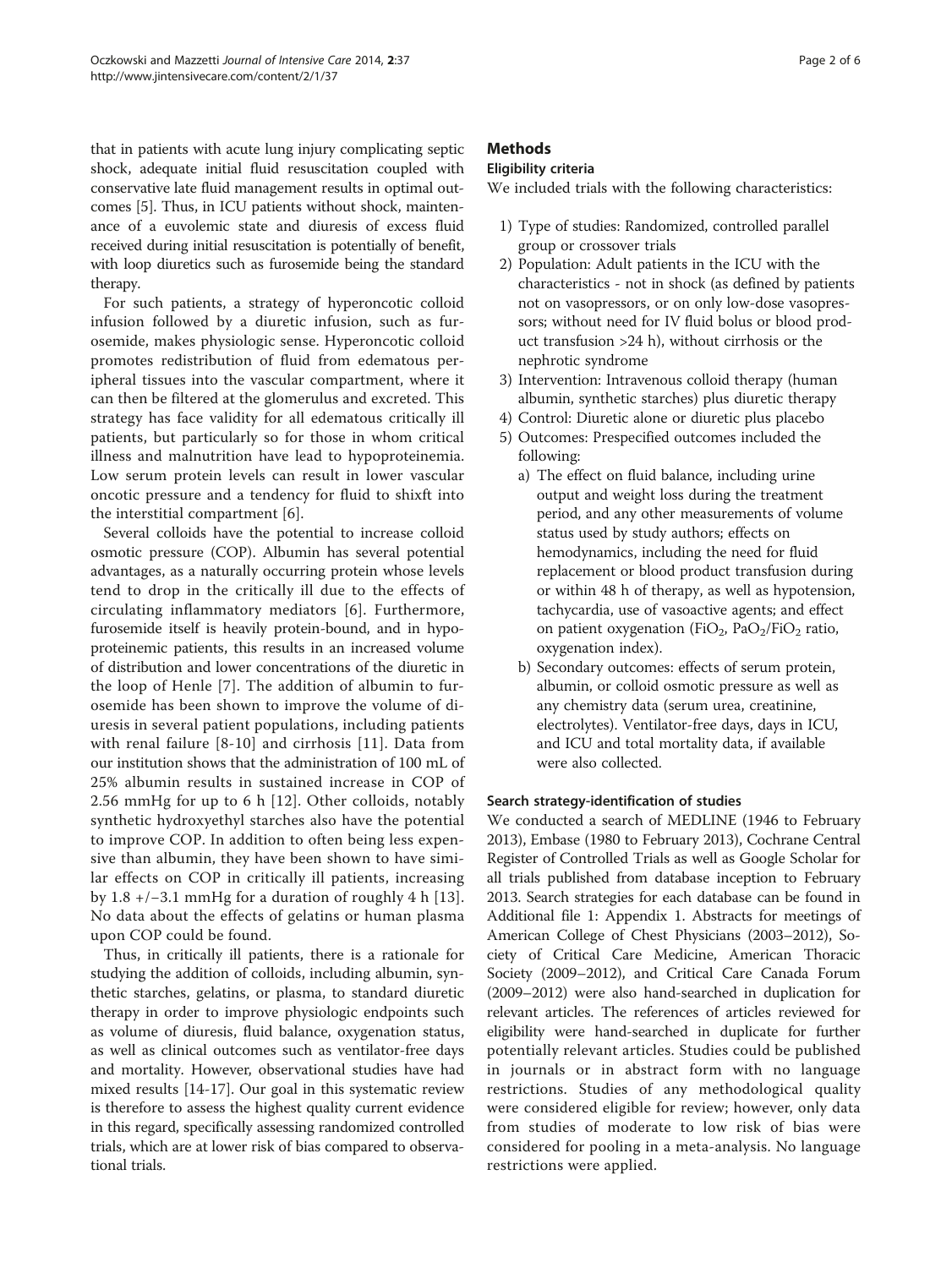Obvious duplicates of retrieved studies were discarded. Study investigators, study time periods, population characteristics, and study methodology were closely examined to ensure that multiple reports of the same experimental data were not included. The retrieved studies were screened in duplication by the two reviewers (SO, IM) for relevance. Studies considered to be relevant were then assessed in duplication for eligibility. Provision was made for third-party review in the event of primary reviewer disagreement on the eligibility, but this was not necessary. Reviewers were not blinded as to article authors, journal, or results when screening studies for eligibility. Kappa statistics were calculated ensure inter-rater reliability of study relevance and study eligibility.

#### Data extraction

Data were collected on standardized forms in duplicate by the reviewers. Lead authors of any studies that were missing essential data were contacted via their contact information given on the study.

#### Methodologic quality assessment

Overall risk of bias of individual studies was assessed according to the tool used for the Cochrane Database of Systematic Reviews with regards to random sequence generation, allocation concealment, blinding of participants and personnel, incomplete outcome data, and selective reporting [\[18\]](#page-5-0). Studies were assessed independently by both reviewers and reported as being at a 'high', 'low', or 'uncertain' risk of bias. Disagreements between reviewers were settled by a third party.

#### Statistical analysis

Data from eligible studies were entered into Revman Version 5.1, the software program used by the Cochrane Collaboration to perform systematic reviews [[19\]](#page-5-0). We prespecified our statistical analysis for our primary and secondary outcomes. Study heterogeneity was to be assessed for each of the primary and secondary outcomes of interest and reported using  $I^2$  calculations, with values greater than 50% indicating substantial heterogeneity. For outcomes not found to have significant heterogeneity, summarized outcomes (standardized mean difference for continuous variables, relative risk for dichotomous variables) and 95% confidence intervals were to be calculated using a random-effects model. Prespecified subgroups for analysis included patients with hypoalbuminemia or hypoproteinemia and patients with ALI/ARDS, liver failure, or congestive heart failure, as they were considered the most likely to benefit from intravenous colloid.

## Results

# Search results

The initial database search resulted in 1,755 articles, which narrowed to 363 once filters limiting results to clinical trials in humans were applied. The Google Scholar search revealed 300 articles, all of which were duplicates or not considered to be relevant for screening. Abstract databases revealed no further relevant publications. Hand searches of the article references revealed two further published abstracts considered to be relevant for screening. Initial screening by the reviewing authors resulted in 14 studies that were considered relevant for eligibility screening. Kappa statistic for agreement between the two authors was  $0.869$  (95% confidence interval (CI) = 0.742–0.996). After formal eligibility assessment by both reviewers, two studies were considered eligible for the systematic review. The Kappa statistic for agreement was  $0.811$  (95% CI =  $0.460 - 1.162$ ). There was complete agreement between the reviewers with regard to the overall risk of bias of the studies (Figure [1\)](#page-3-0).

### Risk of bias assessment

The two RCTs were found to be at low to moderate risk of bias (Figure [2](#page-3-0)). Specific ratings of methodological assessment are listed in Table [1.](#page-4-0) Study authors were contacted to clarify any aspects of the studies that were ambiguous in the published manuscripts; however, further details were not available.

### Study results

The larger of the two studies (Martin [\[20\]](#page-5-0)) randomized 40 patients with ARDS to 25 g of 25% albumin every 8 h or placebo. All patients received an infusion of furosemide  $(1 \text{ mg/mL})$  titrated to meet a net fluid loss of  $>1$  kg per 24 h with a maximum dose of 8 mg/h [\[20\]](#page-5-0). The study by Makhoul et al. randomized 30 mechanically ventilated patients with congestive heart failure to one of three arms: one of intermittent furosemide; one of continuous furosemide infusion, and one of furosemide infusion plus IV albumin infusion. The regimen used was a bolus of 1 mg/kg, followed by an infusion of 0.1 mg/kg/h thereafter. Clinicians could increase the dose every 2 h PRN to keep urine output greater than 1 mL/kg/h. Patients randomized to continuous infusion plus albumin received furosemide at same infusion rate, but the furosemide was mixed into a solution of albumin, 12.5 g albumin per 250 mg of furosemide [\[21\]](#page-5-0).

Study results are summarized in Table [1](#page-4-0). Insufficient data was available in the study data (published or unpublished) to allow for a meta-analysis of any of the pre-specified outcomes. In the Makhoul study, there were no differences in mean total urine output at 24 h, although there was a trend towards a lower dose of furosemide in the group assigned to IV albumin infusion.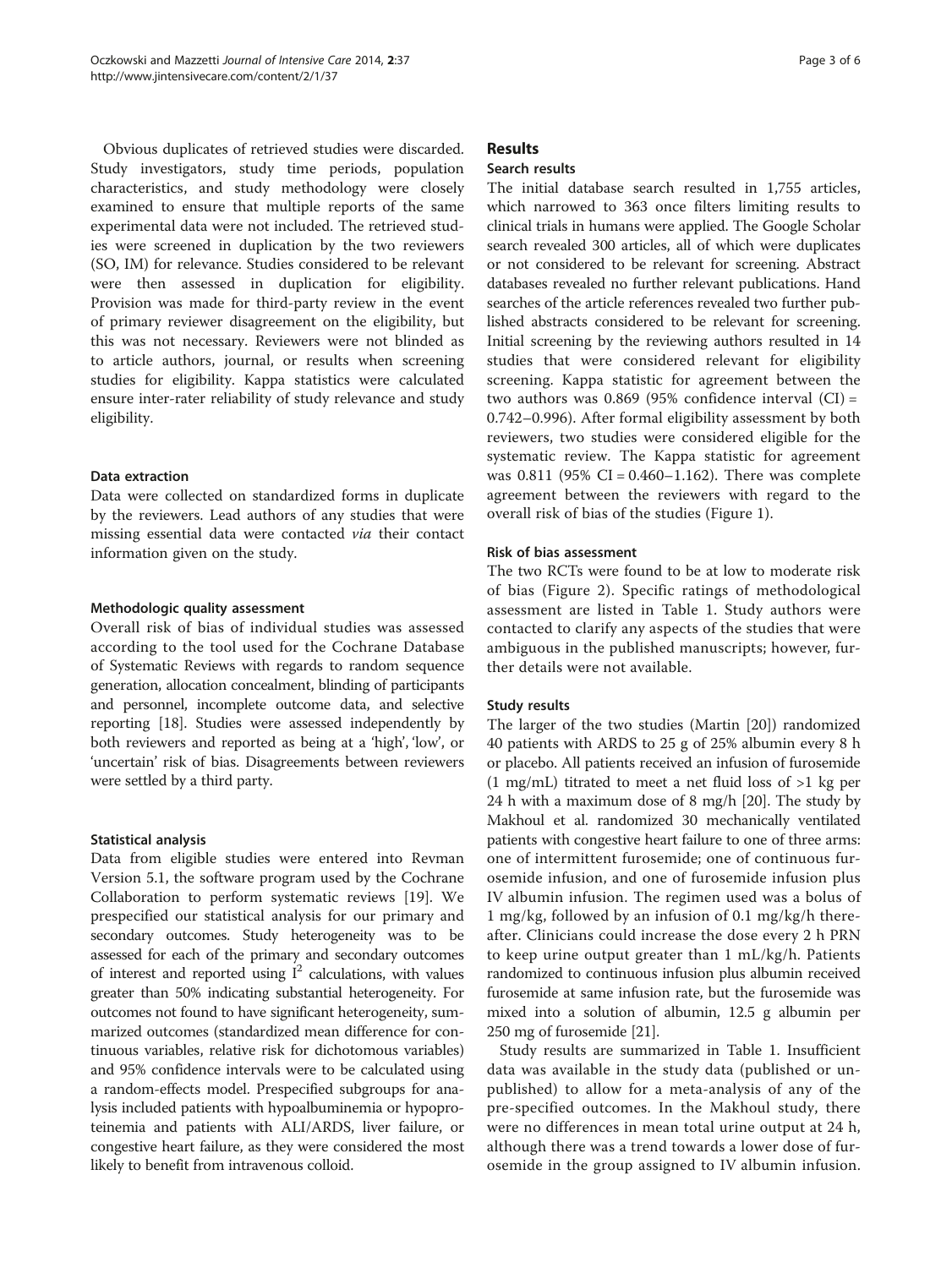<span id="page-3-0"></span>

There were no differences between groups with regard to electrolyte imbalances. In the study by Martin, albumin treatment resulted in increased serum albumin levels and colloid osmotic pressure at 72 h. There was a non-significant trend towards the reduction of the furosemide dose required by the group assigned to albumin (5.2 vs. 7.0 mg/h,  $p = 0.06$ ). There were improvements in the net fluid balance at day 3 (−5.480 vs. −1.490 L,  $p < 0.01$ ). There was also an improvement in the oxygenation at 24 h (change in P/F ratio 43 vs.  $-24$ ,  $p < 0.01$ ). There were no differences between the groups in cardiac index or mean arterial pressure though there were fewer fluid boluses needed in the group assigned to albumin treatment (11 vs. 35,  $p$  value not reported). There were no statistically significant differences between



the groups with regard to ventilator-free days or ICU mortality.

#### **Discussion**

The strengths of our review are its structured clinical question, thorough systematic search, and independent assessment of study relevance, eligibility, and quality with good agreement between reviewers. Our review is limited by the small number of high-quality RCTs available to study whether the addition of intravenous colloid to diuretic infusion, in comparison to diuretic infusion alone, is of benefit in ICU patients without shock. The two studies that do exist both assessed the effects of albumin, without comparison to other colloids. They were also small and limited to populations with either ARDS or congestive heart failure thus limiting generalizability to a broader critically ill population. Only one of the two high-quality RCTs suggests benefit for the use of albumin in addition to diuretics to improve the physiologic parameters of fluid balance, oxygenation, as well as possibly hemodynamic stability. The significance of this with regard to other patient important outcomes, such as ventilator-free days or mortality, is unknown. Thus, the routine administration of colloids in addition to diuretic cannot be recommended based on the above evidence, although the use of albumin may be considered in hypoproteinemic patients with ARDS who have a poor response to diuresis. Based on the lack of evidence, we are unable to comment on the use of other colloids, such as plasma or starches as an adjunct to diuresis in critically ill patients, although physiologic rationale for them are similar to those of albumin.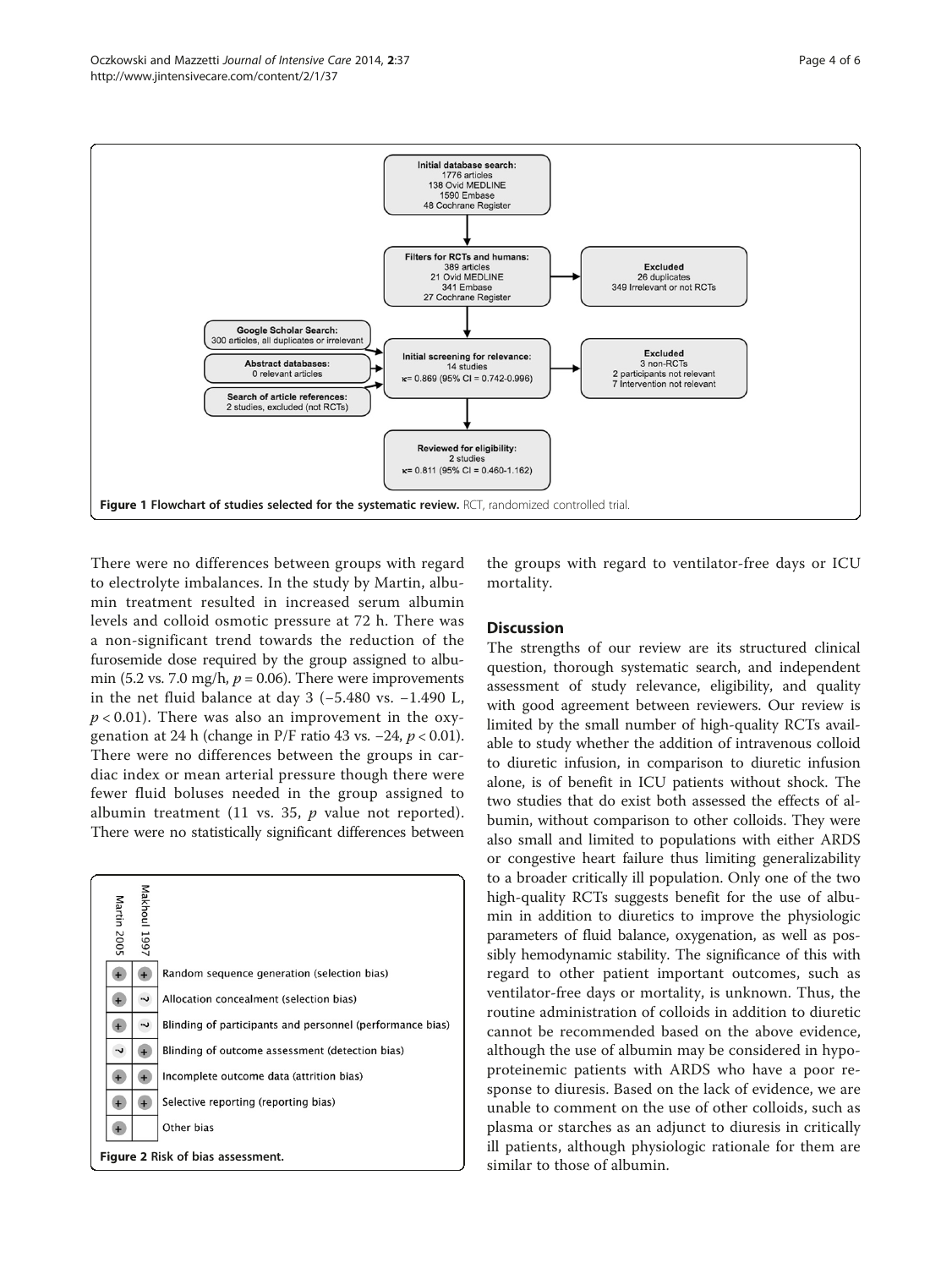#### <span id="page-4-0"></span>Table 1 Study results

| Outcome                                             | Albumin with diuretic | Diuretic alone        | $p$ value    | Source |
|-----------------------------------------------------|-----------------------|-----------------------|--------------|--------|
| Fluid balance & urine output                        |                       |                       |              |        |
| Mean output/24 h                                    | $2,920 \pm 1,172.1$   | $3,672.5 \pm 1,353.7$ | n.s.         | $[21]$ |
| Net balance at day 3                                | $-5,480$ mL           | $-1,490$              | < 0.01       | $[20]$ |
| Hemodynamic measurements                            |                       |                       |              |        |
| $\Delta$ Cl at day 3                                | $-0.1$                | 0.2                   | n.s.         | $[20]$ |
| $\triangle$ MAP at day 3                            | $-1.5$                | 0.6                   | n.S.         | $[20]$ |
| Fluid boluses needed                                | 11                    | 35                    | Not reported | $[20]$ |
| Oxygenation measurements                            |                       |                       |              |        |
| $\Delta$ PaO <sub>2</sub> /FIO <sub>2</sub> at 24 h | 43                    | $-24$                 | < 0.01       | $[20]$ |
| Serum albumin                                       |                       |                       |              |        |
| Increase in albumin at day 3                        | $13$ g/L              | $3$ g/dL              | < 0.001      | $[20]$ |
| Colloid osmotic pressure                            |                       |                       |              |        |
| Increase in COP at day 3                            | 6.7                   | 2.1                   | < 0.01       | $[20]$ |
| Rate of furosemide infusion at day 5 (mg/h)         | 4.9                   | 6.7                   | < 0.005      | $[20]$ |
| Ventilator-free days                                |                       |                       |              |        |
| 30 day follow-up                                    | 5.5                   |                       | n.s.         | $[20]$ |
| ICU mortality                                       |                       |                       |              |        |
| Total mortality in ICU                              | 7 (35%)               | 9(45%)                | n.s.         | $[20]$ |

CI, cardiac index; MAP, mean arterial pressure; PaO<sub>2</sub>/FIO<sub>2</sub>, partial pressure arterial oxygen/fraction of inspired oxygen ratio; COP, colloid osmotic pressure.

For a diuretic strategy that is used frequently, we were surprised at the paucity of high-quality RCT evidence. Further trials are needed to assess whether or not a strategy of albumin combined with furosemide results in improved patient-important outcomes and to determine if the potential benefit of albumin in addition to diuretic can be recommended to a broader population of critically ill patients. Such a trial should have a simple, practical protocol and include a wide range of critically ill patients, as volume overload is common in the ICU. Ideally, such a trial would also be powered to assess patient-important as well as physiologic outcomes.

For hydroxyethyl starches, smaller pilot studies to evaluate their effects upon COP and fluid balance are needed before proceeding to larger clinical trials. Given recent trials demonstrating potential harms of starches for resuscitation in critically ill patients; however, such trials are unlikely to be conducted [\[22,23\]](#page-5-0). Based upon their physiologic effects upon COP, one could theoretically consider their use in patients for whom the use of blood products is unacceptable, though we would not recommend it at the present time.

Finally, for other colloids, such as gelatins or human plasma, no studies investigating their clinical or physiologic effects upon COP or diuresis in critically ill patients could be found. We are thus unable to recommend their use as an adjunct to diuresis in the critically ill population.

#### **Conclusions**

Although there is good physiologic rationale for the use of colloids, particularly albumin, in addition to diuretics in critically ill patients with hypoproteinemia, there is a paucity of randomized controlled trials to support this practice. Two small trials comparing albumin to placebo suggest improvement of physiologic parameters, but they do not provide enough data for a metaanalysis. Further trials are needed to assess whether or not a strategy of albumin combined with furosemide results in improved patient-important outcomes and to determine if the potential benefit of albumin in addition to the diuretic can be generalized to a broader population of critically ill patients. No RCTs investigating the effects of starches, gelatins, or plasma as an adjunct to diuresis in the critically ill population exist, and small pilot studies assessing their physiologic effects upon COP and fluid balance are required before any recommendations to their use can be made. Given recent trials demonstrating the potential harms of hydroxethyl starches, such trials are unlikely, though they may still be considered for human plasma and gelatins.

# Additional files

[Additional file 1: Appendix 1.](http://www.biomedcentral.com/content/supplementary/2052-0492-2-37-S1.pdf) Search Strategy